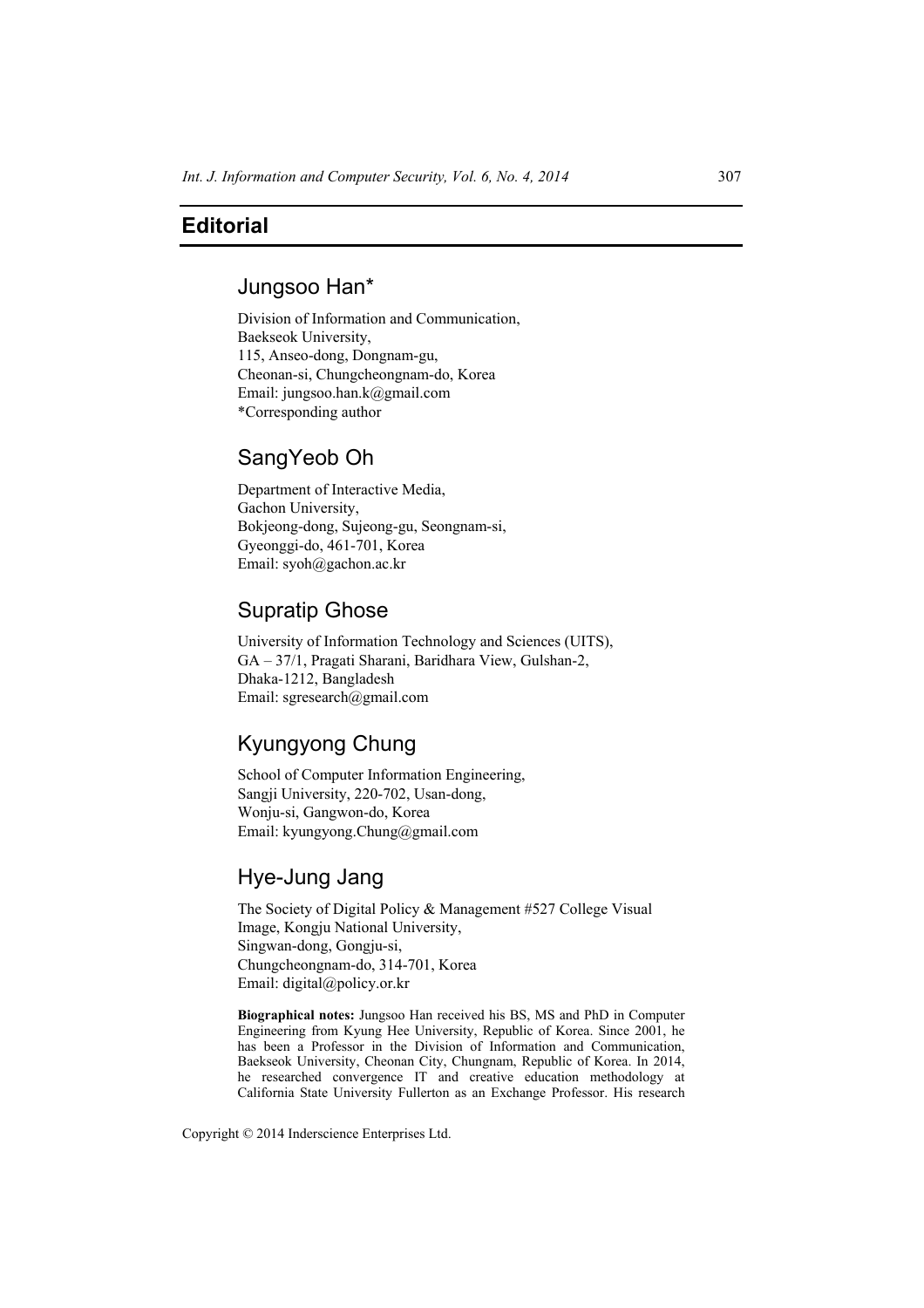#### 308 *J. Han et al.*

topics include data mining, telemedicine, intelligent systems and HCI. He serves as the Executive Editing Director of the International Conference on Convergence Content (ICCC), General co-Chair of the International Conference on Digital Policy and Management (ICPDM), General co-Chair for steering committees of the International Conference on Convergence Technology (ICCT).

SangYeob Oh is currently a Professor in the Division of Computer Media, Gachon University, Korea. His research interests include speech recognition, vehicle safety communications, and HCI. He has edited 27 computer science books. He serves as the Executive Editing Director for the International Conference on Digital Policy Management, and Executive Editing Director on the Steering Committees for the International Conference on Convergence Technology. He is also an editorial member of the *International Journal of Computer Virology and Hacking*, among others.

Supratip Ghose graduated from the Department of Applied Physics and Electronics, University of Rajshahi, with BSc and MSc in 1995 and 1998, respectively, and received his PhD in Information Engineering from the Department of Computer Science and Information Engineering, Inha University, South Korea, in 2007. He began his academic career as an Adjunct Lecturer at Inha University. After obtaining his PhD, he served as an Assistant Professor in the Department of Computer Science and Engineering in UIC-BNU-HKBU in Zhuhai, China, at the University of Saint Joseph, Macau, China, and at Brac University in Dhaka, Bangladesh. He is currently an Associate Professor in the Department of Computer Science and Engineering, University of Information Technology and Sciences, Dhaka, Bangladesh. His research interests include data mining, collaborative filtering, sentiment analysis in social webs, IR frameworks, and activity recognition in smartphones.

Kyungyong Chung is a Professor in the Computer Information Engineering Department of Sangji University, Korea. He has worked for the Software Technology Leading Department of Korea IT Industry Promotion Agency (KIPA) in 2005. He received his BS, MS and PhD in Computer and Information Engineering from Inha University in 2000, 2002, and 2005, respectively. His research interests are in data mining, smart health services, knowledge-based decision support systems, intelligent systems, convergence, HCI, and recommendation systems. He served as the General co-Chair of the International Conference on Information Science and Application in 2013, General co-Chair of 2nd International Conference on IT Convergence and Security in 2012, Executive Editing Director and in the Steering Committee of the International Conference on Convergence Technology, and steering committees member of the International Conference on Digital Policy and Management. He is on the editorial boards of several international journals.

Hye-Jung Jang is the Executive Secretary of the Society of Digital Policy and Management, Korea. She has supervised and managed many conferences, including the International Conference on Digital Policy and Management (ICDPM), the International Conference on Convergence Technology (ICCT), and the International Conference for Small and Medium Business (ICSMB). Her research topics are contents design, HCI, intelligent systems, IT convergence, ubiquitous computing, serious games, game planning, and recommendation systems. Furthermore, she has controlled special issues of prestigious international journals and is an editorial board member for several international journals.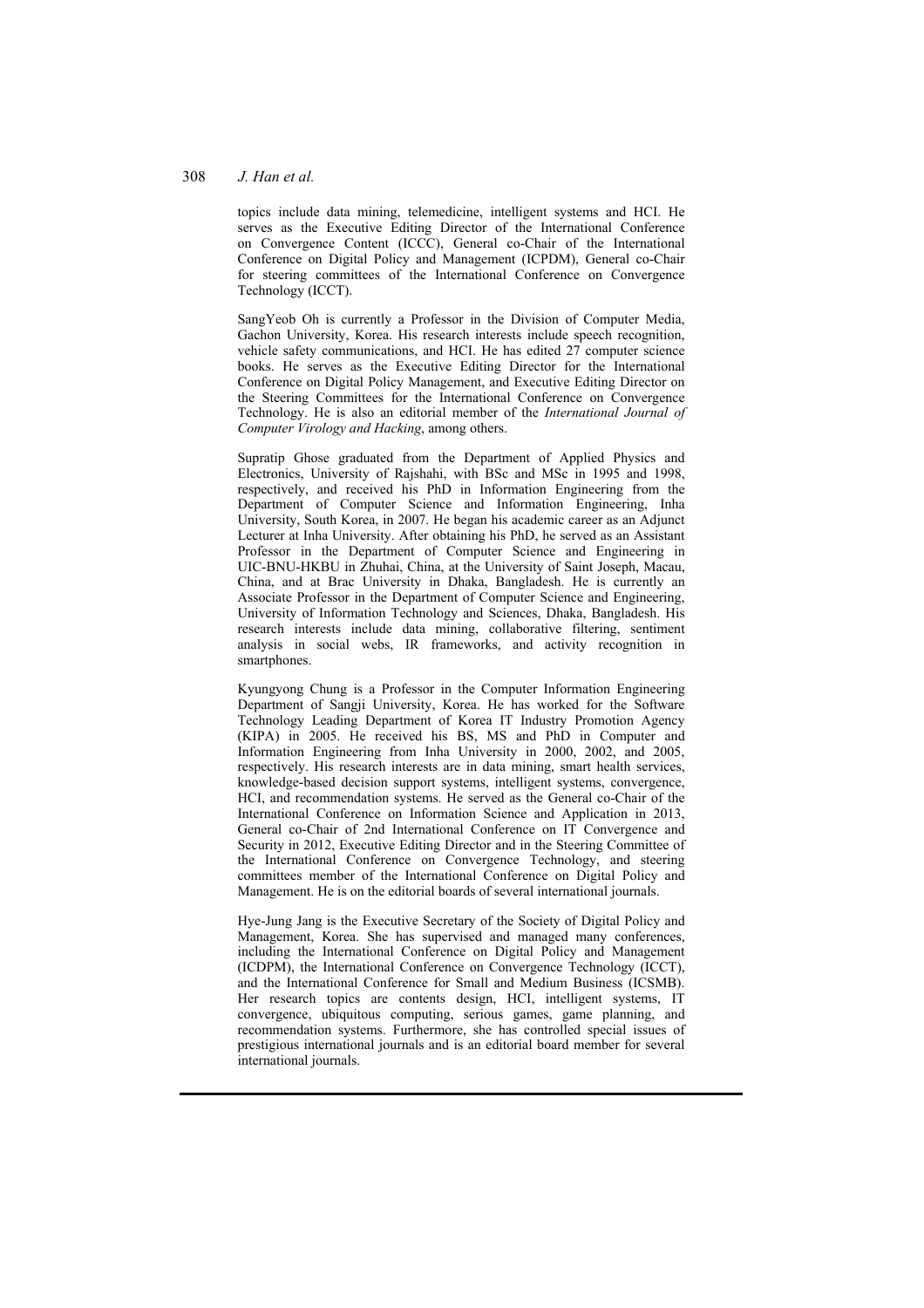#### *Editorial* 309

This issue contains a collection of the best papers from the International Conference on Digital Policy and Management 2013, which was held on Jeju Island, Korea, from October 24–26, 2013. The main goal of the International Conference on Digital Policy and Management is to bring researchers from academia together with professionals from different industries to share algorithms, solutions, and architectures, as well as their experiences. As such, we believe this conference is one of the most comprehensive for solving problems in multimedia computing, as well as for providing industry security. Multimedia services allow people to access rich multimedia content anytime, anywhere, using many devices and different networks. We anticipate multimedia services to change the way we operate and interact with the world thanks to the development of numerous interesting multimedia applications. Multimedia computing in ubiquitous environments poses many research challenges. One of the challenges is processing overhead in a poor service environment (Oh et al., 2014a). Therefore, not only novel techniques, architectures, algorithms, and experiences regarding multimedia applications should be considered, but also security services along the line, need to be taken into account (Boutaba et al., 2014; Kim and Chung, 2014; Oh et al., 2014b, 2014c; Kim and Ryu, 2013). This issue focuses on novel research into services, applications, infrastructure, and applied real-world engineering for industry security in multimedia computing. Some of these research areas are listed below.

- video surveillance, multimedia security and content protection
- multimedia communications and networking security
- peer-to-peer networking and security in mobile and wireless networks
- security cost mitigation in distributed environments
- mobile agents and security
- instruction-, thread-, and memory-level parallelism and security
- sensor, broadband and high-performance network security.

The paper by Kang et al. presents a security method to fit into smart work environments through research into mobile security technology. Component technologies necessary for mobile virtualisation-based security technology in smart work environments are also researched. This paper will help businesses and government agencies determine security considerations when adopting smart work environments in the future.

The paper by Kim and Hong presents an algorithm for the provision of traffic safety information that reduces traffic accidents by providing drivers with real-time changes in safe speeds, which vary according to the weather conditions. This research could ensure drivers' safety by providing useful information for drivers since it can show them changing safe speeds on a real-time basis, considering changes in weather conditions. A simulation experiment confirmed that the probability of fault detection improved by 30%, compared to the existing method.

The paper by Choi presents a content security technique for digital holographic display systems. A digital holographic display system assumes that it faithfully follows the current system frame in processes such as image acquisition, processing, transmission, reception and reconstruction when providing 2D or 3D video services. In this paper, two applications of the proposed encryption technique are discussed. In the